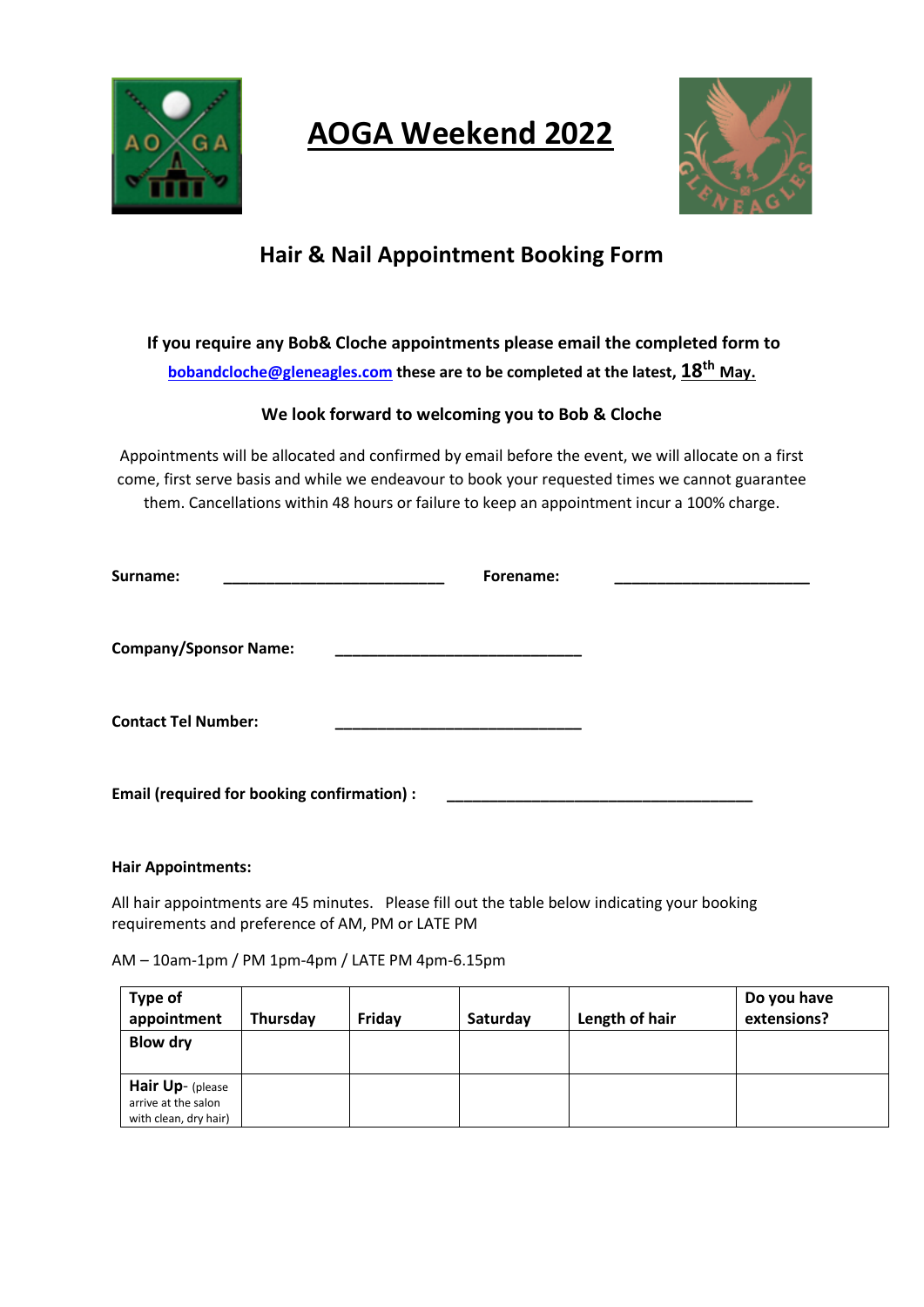# **Nail and Beauty Appointments:**

We are happy to offer our range of nail and beauty appointments this year with our highly qualified therapists. Please fill out the table below indicating your booking requirements and preference of AM, PM or LATE PM

**We do not soak off acrylics or extensions.**

AM – 10am-1pm / PM 1pm-4pm / LATE PM 4pm-6.15pm

| <b>Type of appointment</b>            | Thursday | Friday | Saturday | Do you require a soak off<br>on Nails? (Product on<br>nails?) If the product on nails is<br>unknown, we cannot soak the<br>product off. |
|---------------------------------------|----------|--------|----------|-----------------------------------------------------------------------------------------------------------------------------------------|
| Perfectly Polished Luxury             |          |        |          |                                                                                                                                         |
| Manicure                              |          |        |          |                                                                                                                                         |
| <b>OPI Gel Manicure</b>               |          |        |          |                                                                                                                                         |
| <b>OPI Gel Pedicure</b>               |          |        |          |                                                                                                                                         |
| Perfectly Polished Luxury<br>Pedicure |          |        |          |                                                                                                                                         |

**Office use only** 

Date received **Example 20 and 20 and 20 and 20 and 20 and 20 and 20 and 20 and 20 and 20 and 20 and 20 and 20 and 20 and 20 and 20 and 20 and 20 and 20 and 20 and 20 and 20 and 20 and 20 and 20 and 20 and 20 and 20 and 20** 

**Appointment allocated\_\_\_\_\_\_\_\_\_\_\_\_\_\_\_\_\_\_\_\_\_\_\_\_\_\_\_\_**